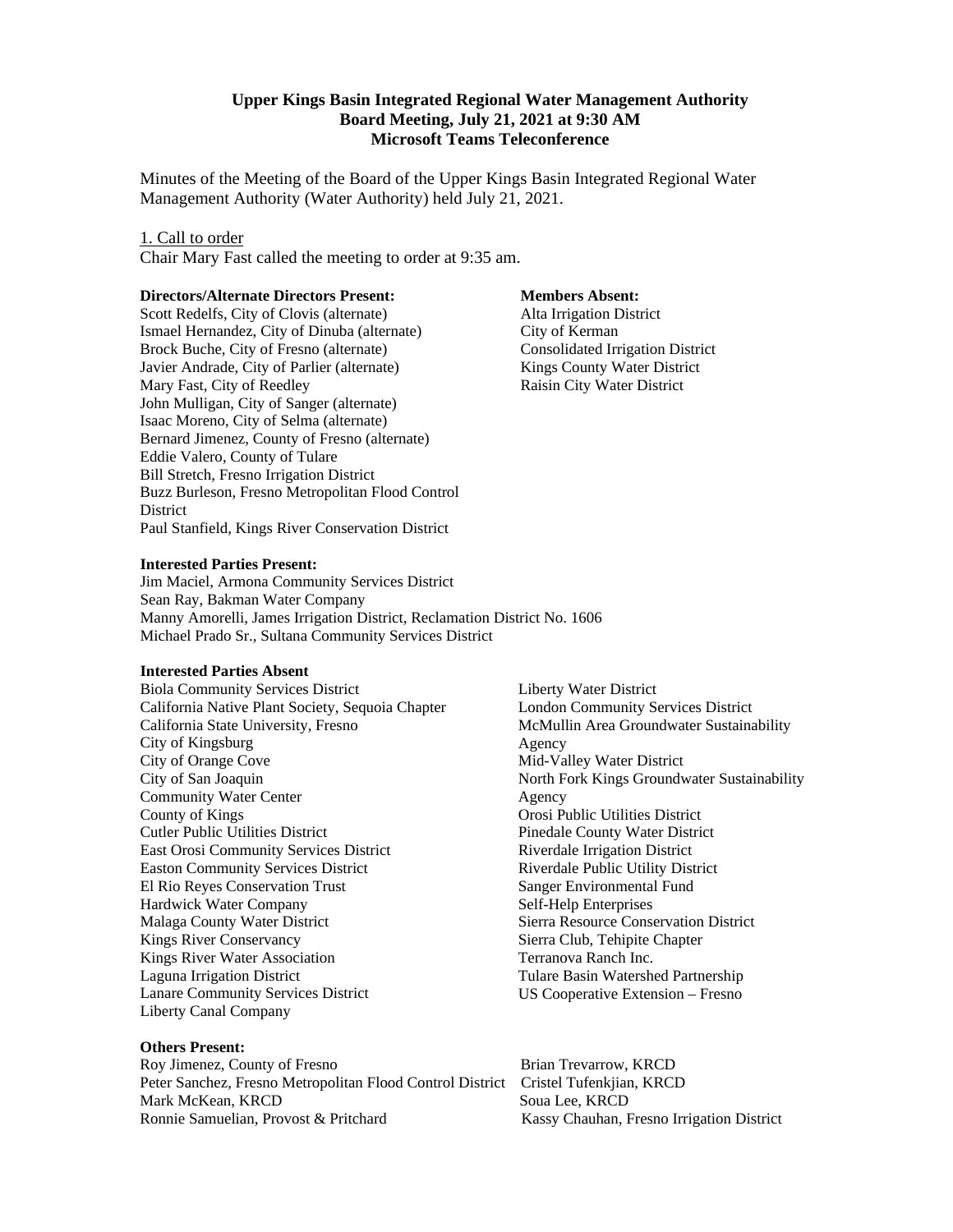2. Addition to or Deletion from the Agenda None.

3. Public Presentations None.

# 4. Consider Approval of the April 21, 2021 Meeting Minutes

It was moved by Director Stretch, seconded by Director Valero, and carried that the minutes of the April 21, 2021, Board of Directors meeting be approved as presented. Alternate Director Andrade and Alternate Director Redelfs abstained.

5. Director Reports None.

## 6. Advisory Committee Report

Chair Fast called on Advisory Committee Chair Jim Maciel to provide a report on Advisory Committee activities on June 16, 2021. Maciel reported that the Advisory Committee received staff reports and approved a recommendation to the Board of Directors to add the City of Dinuba's "Expansion of the Existing Euclid/Saginaw Strom Drain Retention Basin Capacity" project to the IRWM Plan and Storm Water Resources Plan Project Lists.

## 7. Staff Reports

*A. Planning and Implementation Contracts* – Soua Lee provided an update on the status of Proposition 1, Round 1 IRWM Implementation Grant and Proposition 1 DAC Involvement Grant Program. Lee reminded that any Member or Interested Party looking to place a project on the IRWMP project list may submit a Project Information Form (PIF) at any time. The PIF can be found on the Water Authority's website.

*B. Inter-regional and Statewide Coordination* – Lee reported that the IRWM Roundtable of Regions held a special meeting on July 1, 2021 to discuss the future of IRWM. The purpose of the meeting was to review possible futures for IRWM regarding general funds and water bonds and to hear IRWMs strategies if no additional IRWM designated funding was made in the future.

- *C. Public Information –* None to report.
- *D. Legislation –* None to report.
- *E. Administrative Items –* None to report.
- *F. Other –* None to report.

## 8. Request to Modify the IRWM Plan and Storm Water Resources Plan Project Lists

Lee reported that the Advisory Committee made a recommendation to the Board to add the City of Dinuba's "Expansion of Existing Euclid/Saginaw Storm Drain Retention Basin Capacity" Project to the IRWM Plan and Storm Water Resources Plan Project Lists. It was moved by Director Valero, seconded by Alternate Director Buche and unanimously carried that the City of Dinuba's project be added to the IRWM Plan and Storm Water Resources Plan Project Lists.

## 9. Request to Approve Quarterly Financial Reports

Brain Trevarrow provided an overview of the quarterly financial reports for the period April 1, 2021 – June 30, 2021. It was moved by Director Burleson, seconded by Director Stretch, and unanimously carried that the quarterly financial reports be approved as presented.